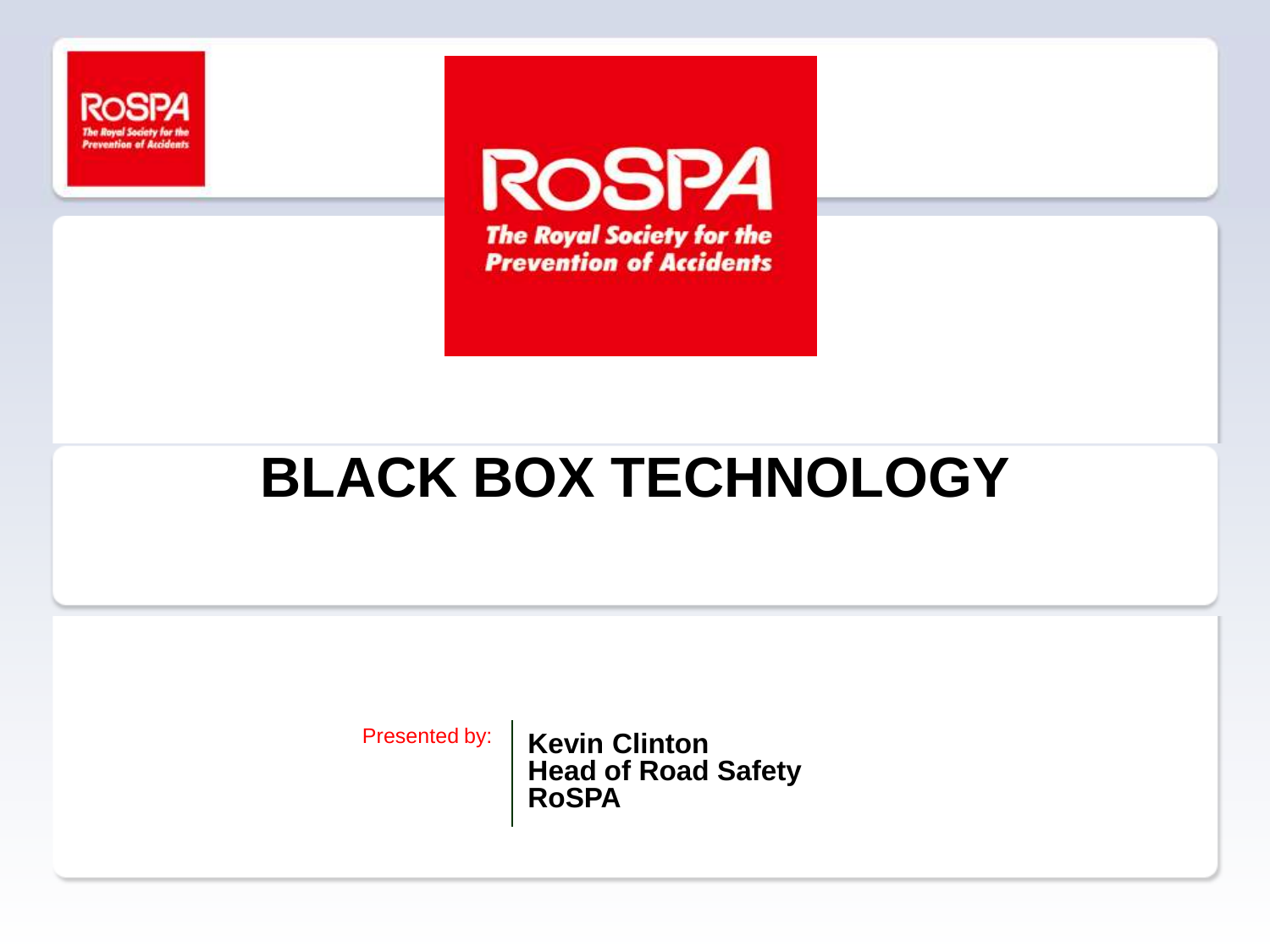

## **SCOTLAND'S ROAD SAFETY FRAMEWORK**

#### **Young Drivers**

- Innovative ways to increase young drivers' awareness
- Help parents and carers to set good example
- Encourage young drivers to take post-test training
- $\triangleright$  Promote qualifications, safer attitudes & behaviour
- $\triangleright$  Public debate on young driver issues, including graduated driver licensing

#### **People who Drive for Work**

- ▶ Support RoSPA & ScORSA to raise employs' awareness of MORR
- Embed SAFED in freight industry & introduce SAFED for van drivers
- **▶ Raise awareness of Scottish Government staff**
- $\triangleright$  Ensure contractors develop their MORR
- **▶ More rest areas in Scotland**

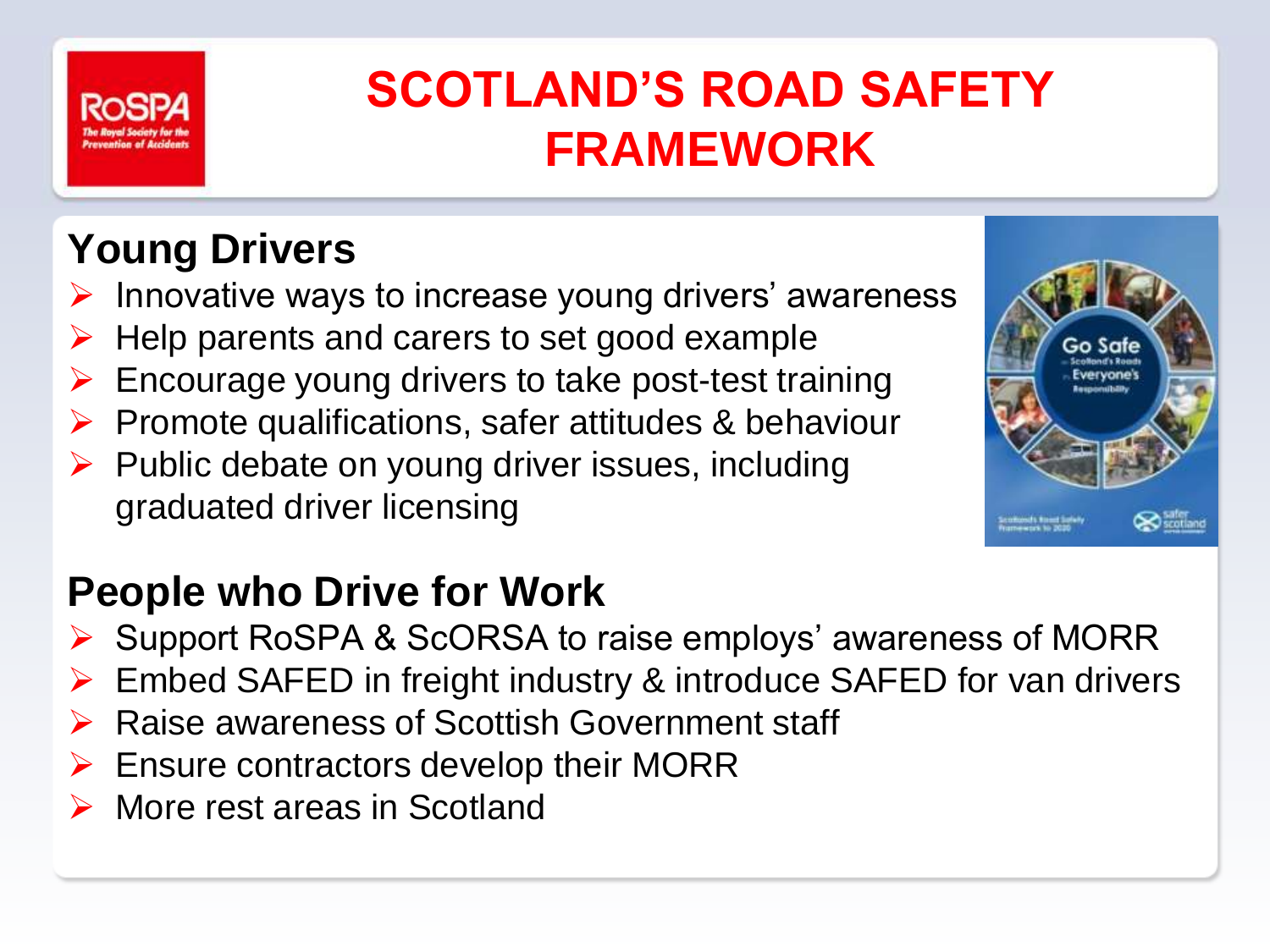

## **YOUNG DRIVERS & TELEMATICS**

## **The development of telematics is one of the ways that many of these commitments can be addressed**

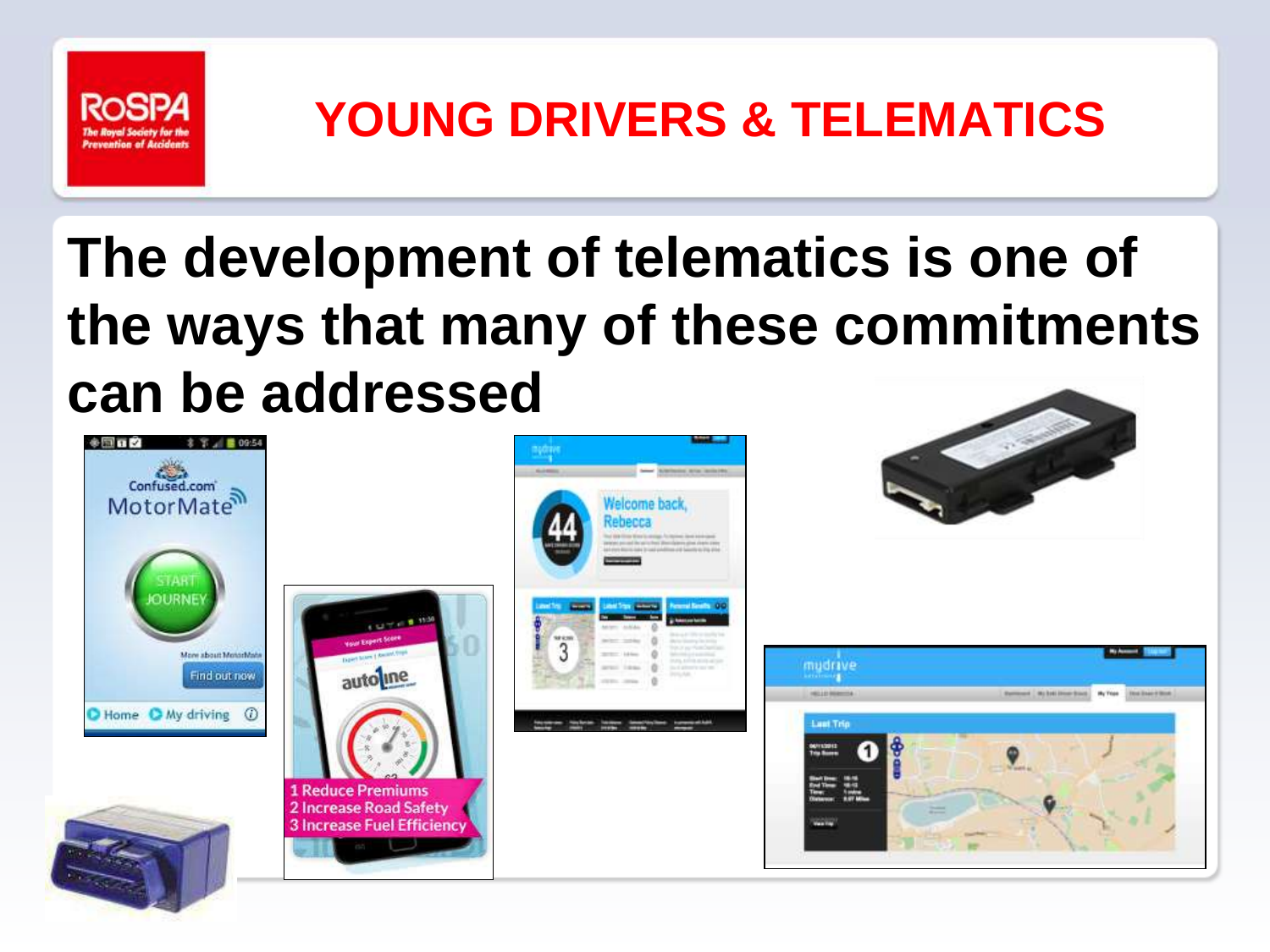

### **TELEMATICS**

- Telematics (black boxes, Apps or OBD) captures real driving behaviour over a long period and substantial mileages
- $\triangleright$  Enables personalised risk rating to be calculated for every driver, and highlights aspects of driving to be improved
- $\triangleright$  Enables accurate analysis of driving behaviour
- $\triangleright$  Can incentivise safer driving
- $\triangleright$  Enables personalised feedback and advice to be given to drivers, and/or to third parties, such as employers or parents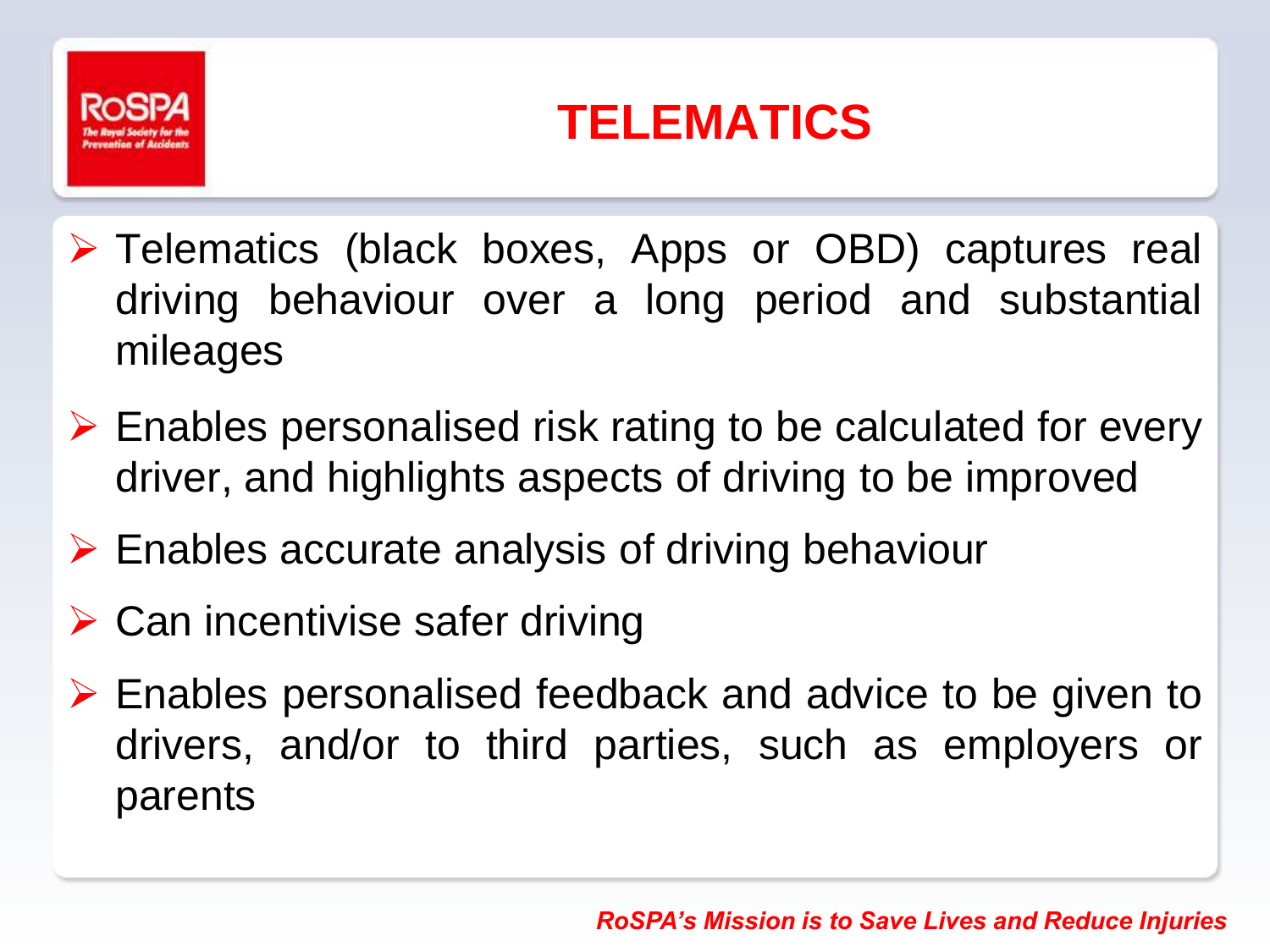

#### **RESEARCH FINDINGS\***

#### **Young Drivers**

- $\triangleright$  Can significantly reduce risky driving behaviours, especially among higher risk young drivers
- $\triangleright$  Effect on young driver crash rates not yet quantified

#### **At-work Drivers**

 $\triangleright$  Crash rates reduced and cost savings

But there are knowledge gaps on how to best use telematics & issues, such as data portability, to be resolved

\*"Road Safety and In-Vehicle (Black Box) Monitoring Technology", **www.rospa.com/roadsafety/info/black-box-technology.pdf**

*RoSPA's mission is to save lives and reduce injuries*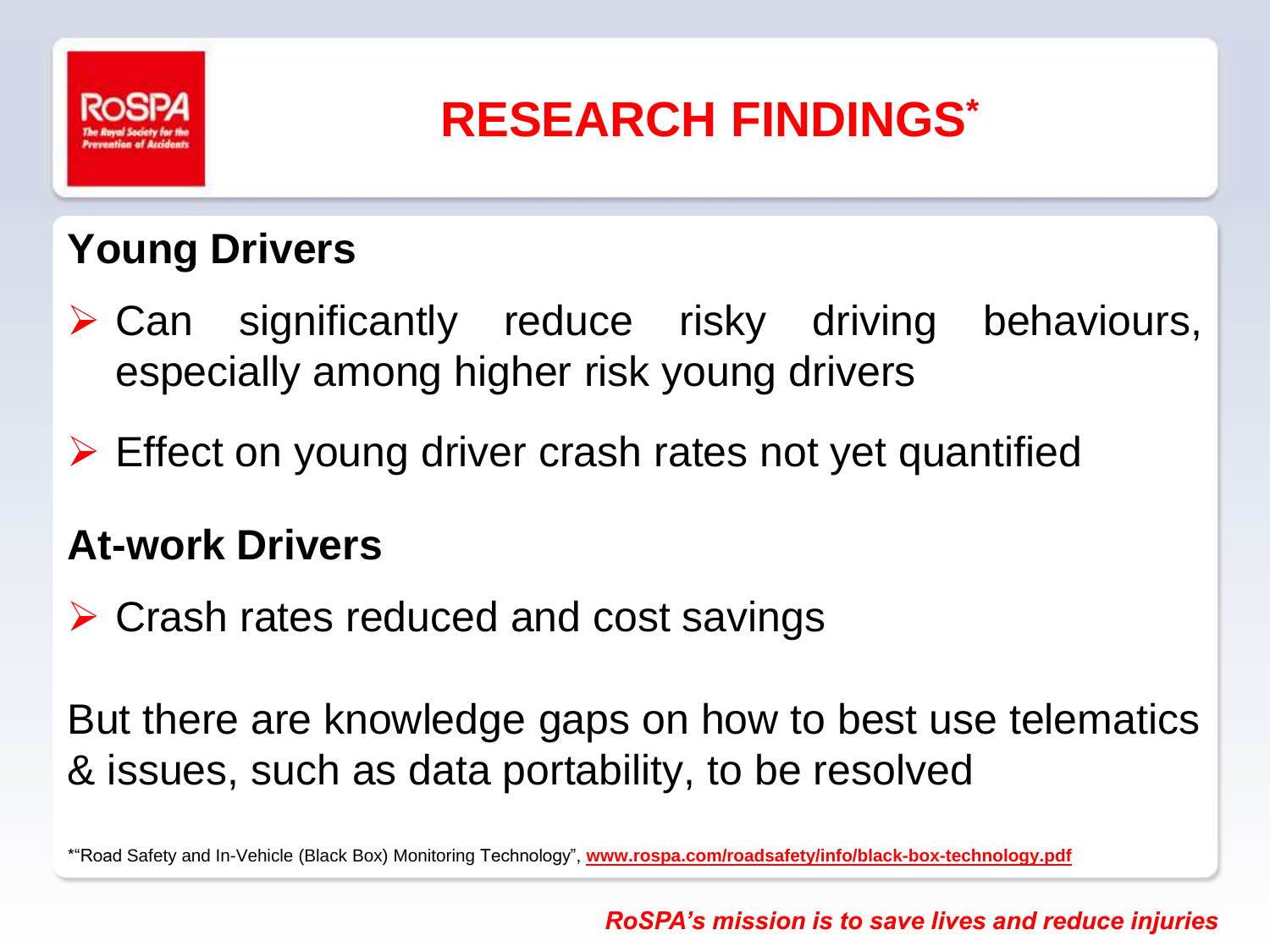

#### **IMPORTANCE OF FEEDBACK**

- $\triangleright$  Research emphasises the importance of feedback driving improves more when feedback is viewed
- **EXECENT ISRAELE:** Recent Israeli research:
	- $\triangleright$  drivers who receive feedback improved much more than drivers who did not
	- $\triangleright$  drivers whose parents given guidance on using feedback achieved the best safety scores
- ▶ But, little detail of practical issues employers face, nor how they use it to reduce risk and costs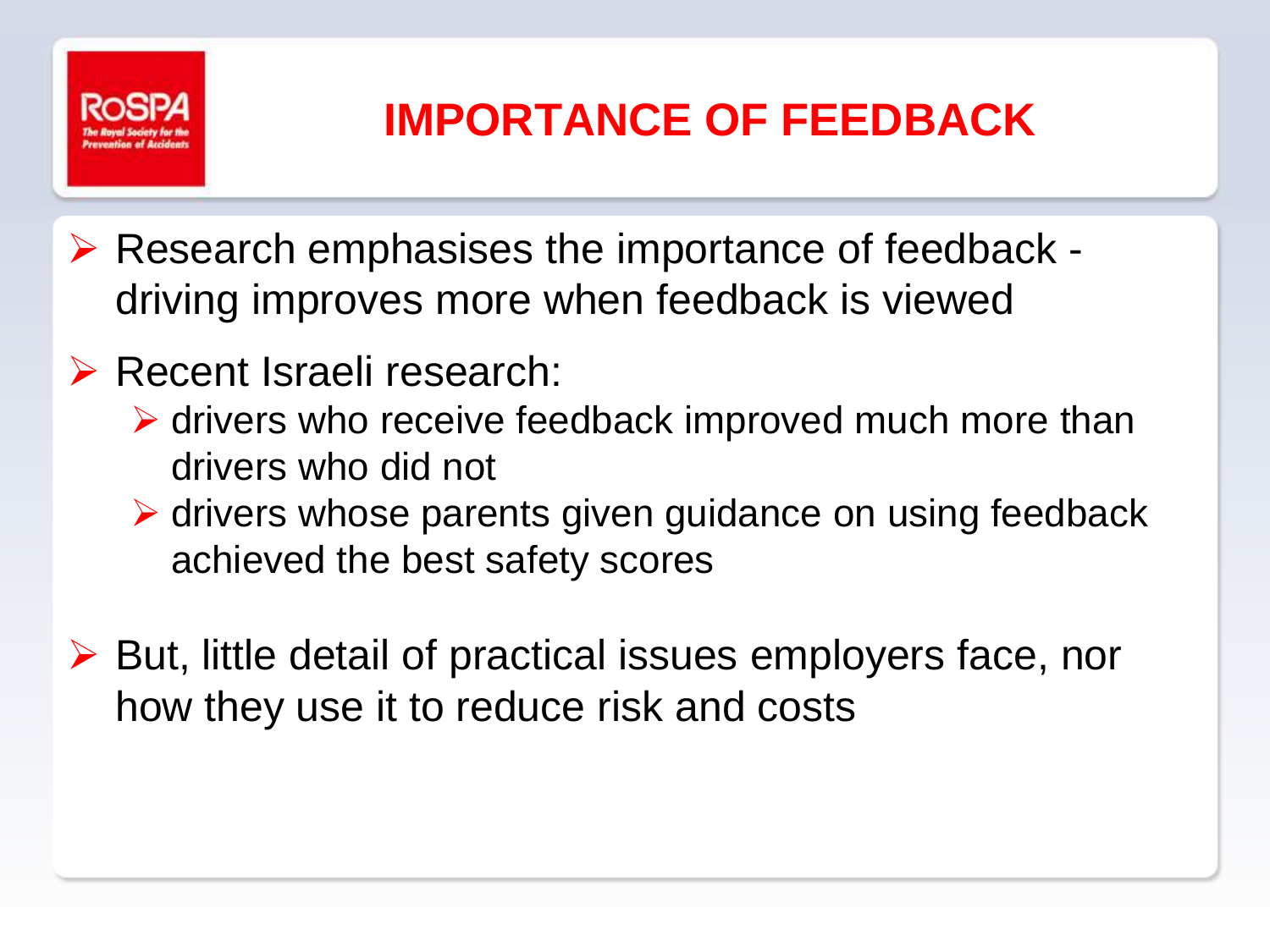

#### **YOUNG DRIVERS AT WORK (SCOTLAND) BLACK BOX PILOT PROJECT**

- Therefore, Scottish Government is funding a pilot project by RoSPA to assess how employers can use telematics to improve the safety of young at-work drivers
- First research of its kind in Scotland. The aim is to identify:
	- $\triangleright$  practical issues that employers face when seeking to use telematics
	- $\triangleright$  how best employers in Scotland can make use of this type of technology, especially for young at-work drivers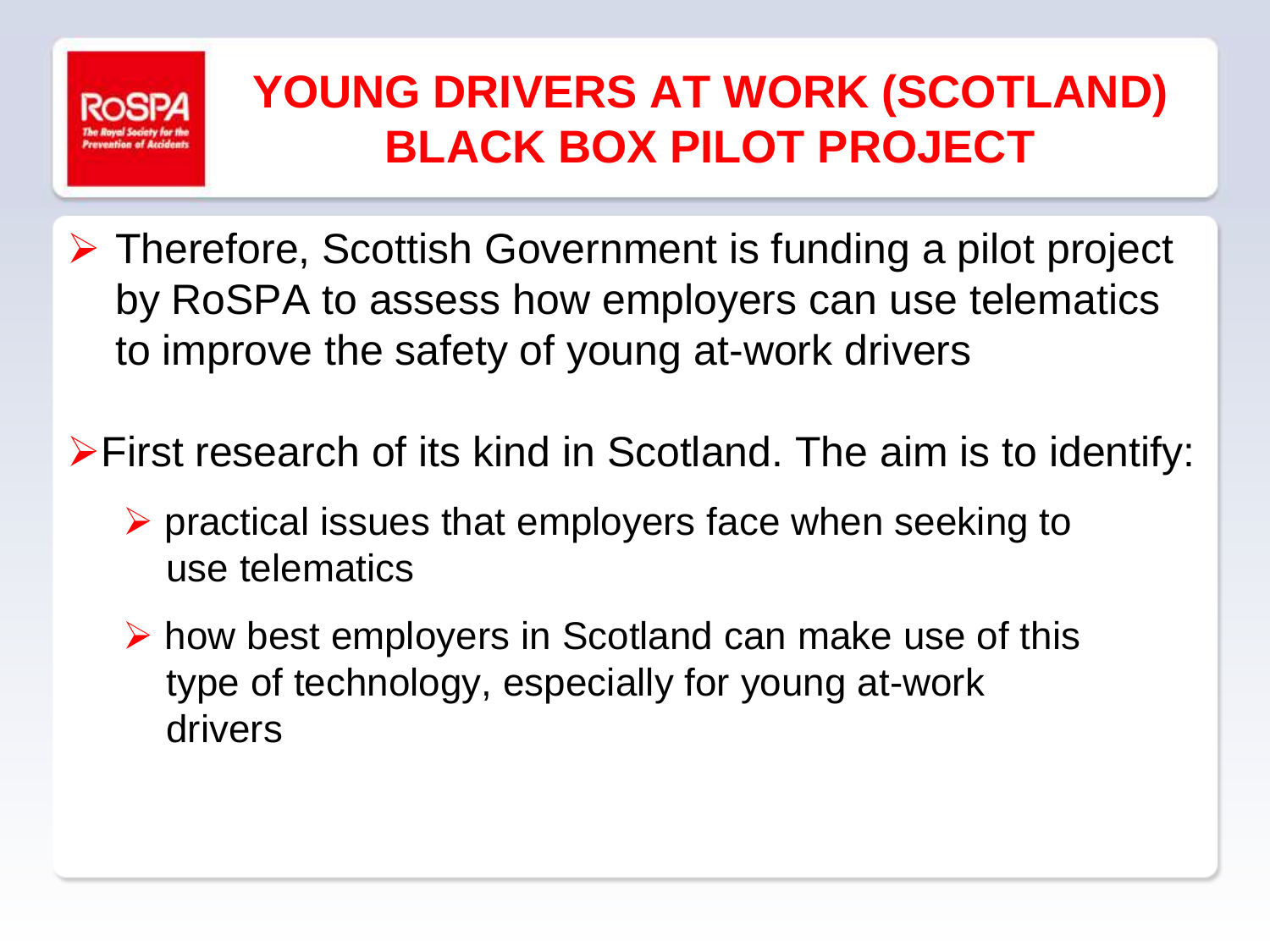

#### **YOUNG DRIVERS AT WORK (SCOTLAND) BLACK BOX PILOT PROJECT**

MyDrive Solutions Ltd supplied the 'black boxes'

- $\triangleright$  Records snapshot of driving every second, mapped onto the road network (eg, motorway or A-road, junctions, time, etc)
- $\triangleright$  Installed under dashboard of cars or small vans driven for work by young drivers - took 20 mins and no drilling
- $\triangleright$  Web portal provided on which drivers and employers could view data and feedback
- $\triangleright$  Free to employers ve solution www.mydrivesolutions.com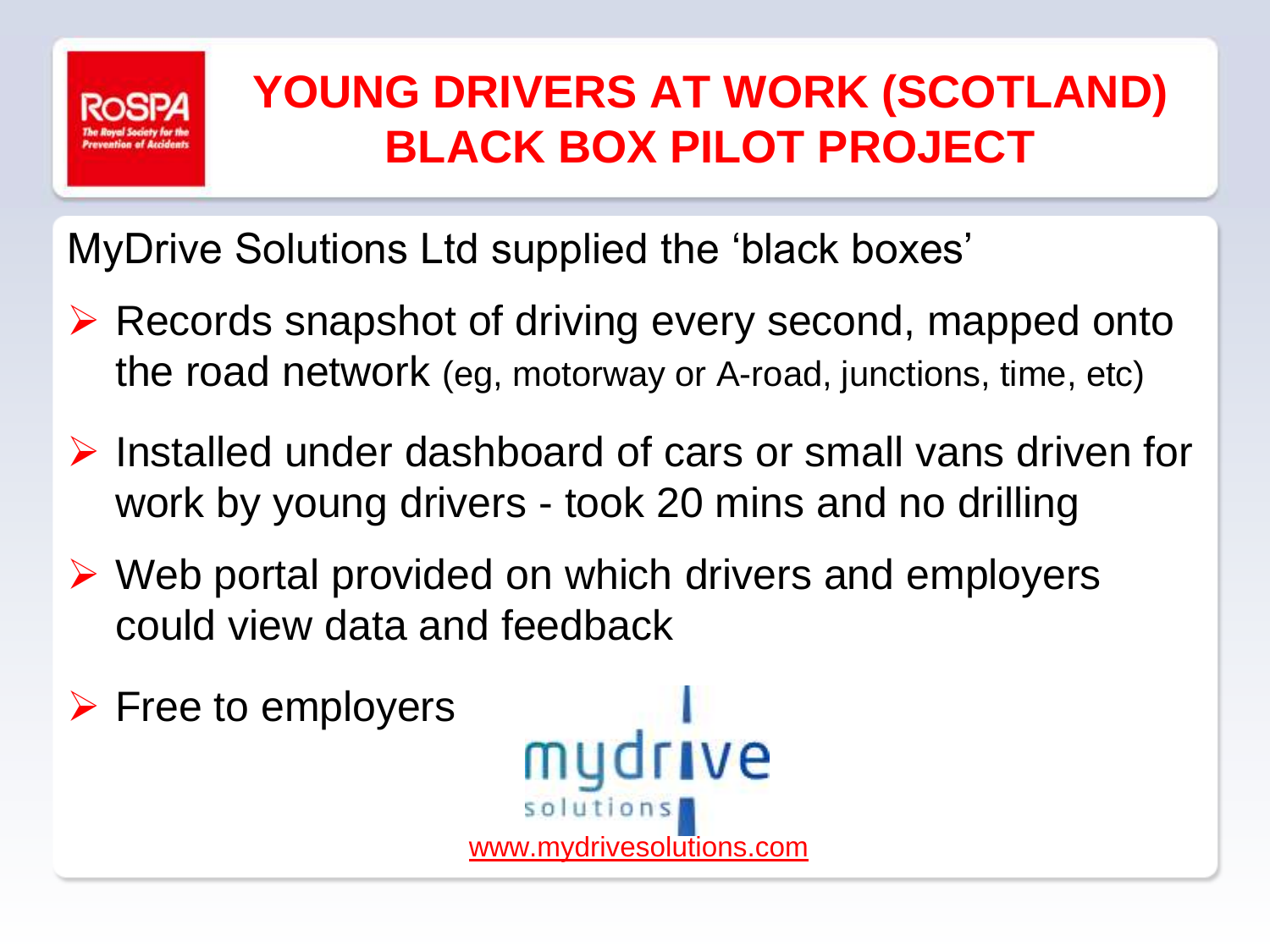

#### **YOUNG DRIVERS AT WORK (SCOTLAND) BLACK BOX PILOT PROJECT**

Despite extensive promotion to companies already active in MORR or H&S, the number who expressed interest was relatively small

- **► 46 organisations expressed interest**
- ▶ 32 organisations entered into detailed discussions
- $\geq$  21 dropped out because they were unable to secure internal agreement
- $\geq$  11 organisations eventually signed up, ranging from micro and small businesses to Local Authorities
- $\triangleright$  69 drivers participated in the project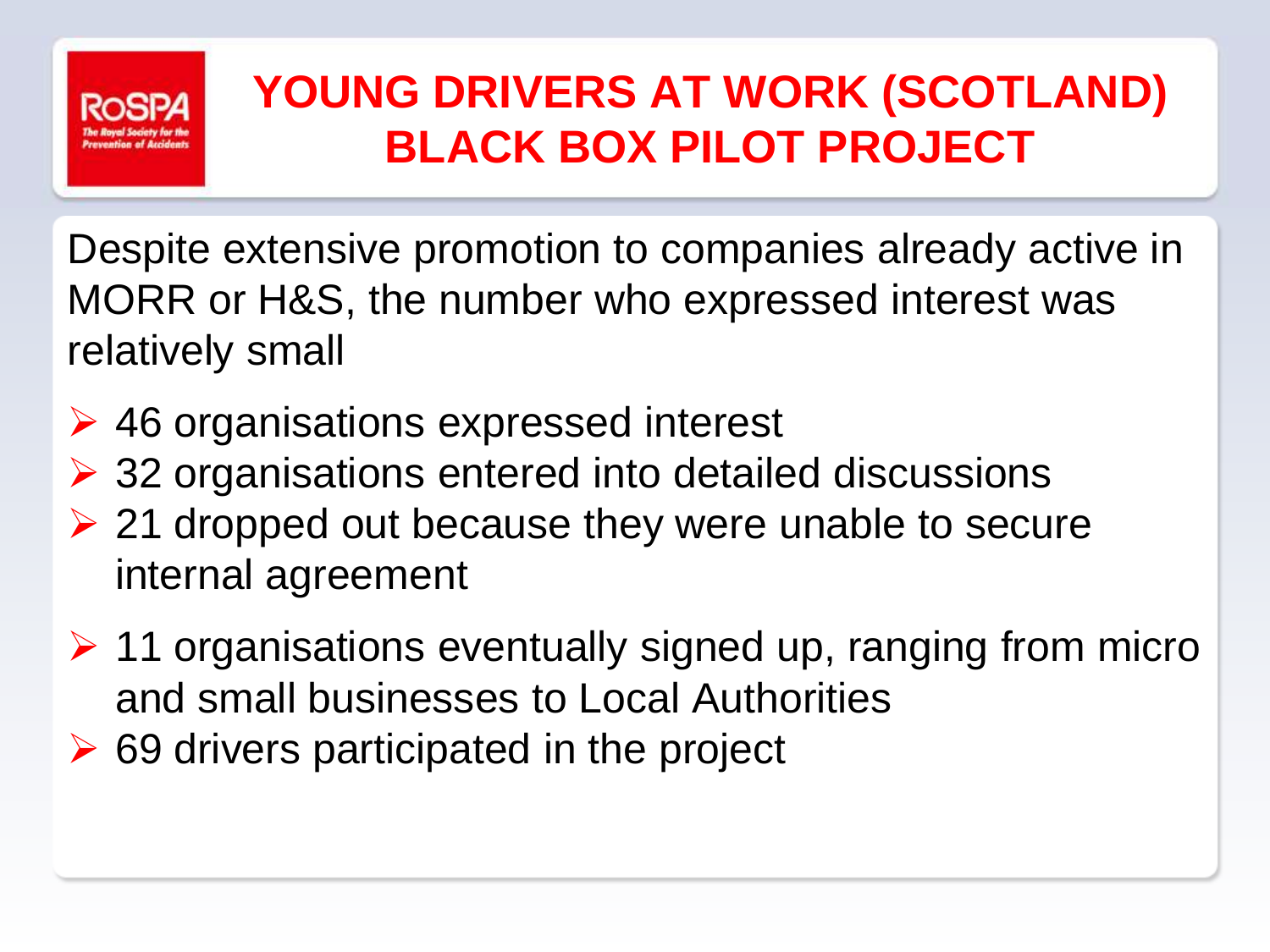

# **DRIVER'S PORTAL**

Every driver given access to their own portal to view feedback, and advice, about their driving

#### **Safe Drive Score**

A score out of 100 (higher the better) awarded once driver has completed 250 miles. Then based on a 90 day rolling period.

#### **Trip Score**

Following the completion of every journey, a driver is awarded a score of  $1 - 5$ .

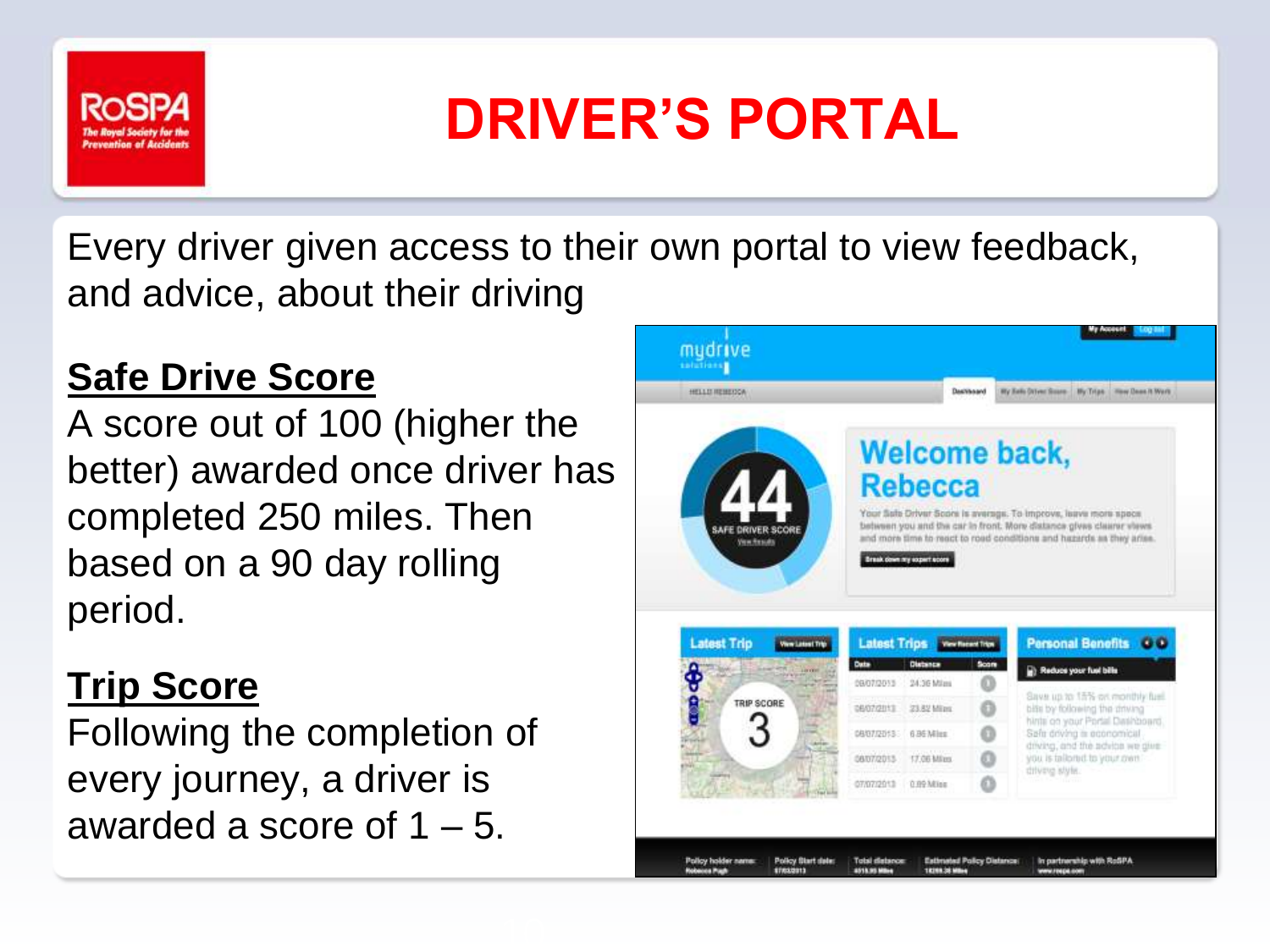

## **OVERALL SAFE DRIVER SCORE**

#### **How Does It Work**

#### Four key areas of MyDrive:

The Safe Driver Score tells how closely you match the driving characteristics of a professionally trained advanced driver. A higher score is better, with the average driver achieving a score of around 50.

This score is influenced by how calmly you drive (i.e. nonaggressively) and how well you anticipate the actions of others. using the road. Drivers who use appropriate speeds, accelerate moderately, leave a safe distance to the car in front, and blake moderately, will gain the highest socre. A single harsh braking wyer! Buch as when a fox runs out in front of you) will not impact your score; always brake as hard as you need to for safety. Some miurance companies use the Safe Driver Score to price your policy, so higher scores can mean greater discounts.



Shows how closely driving matches RoSPA Advanced Driving (Gold grade)

Combination of:

**Pace** (appropriate speed)

- **Calmness** (moderate acceleration – reverse aggression score)
- **Smoothness** (controlled acceleration & braking)
- **Anticipation** (smooth and careful changes in speed)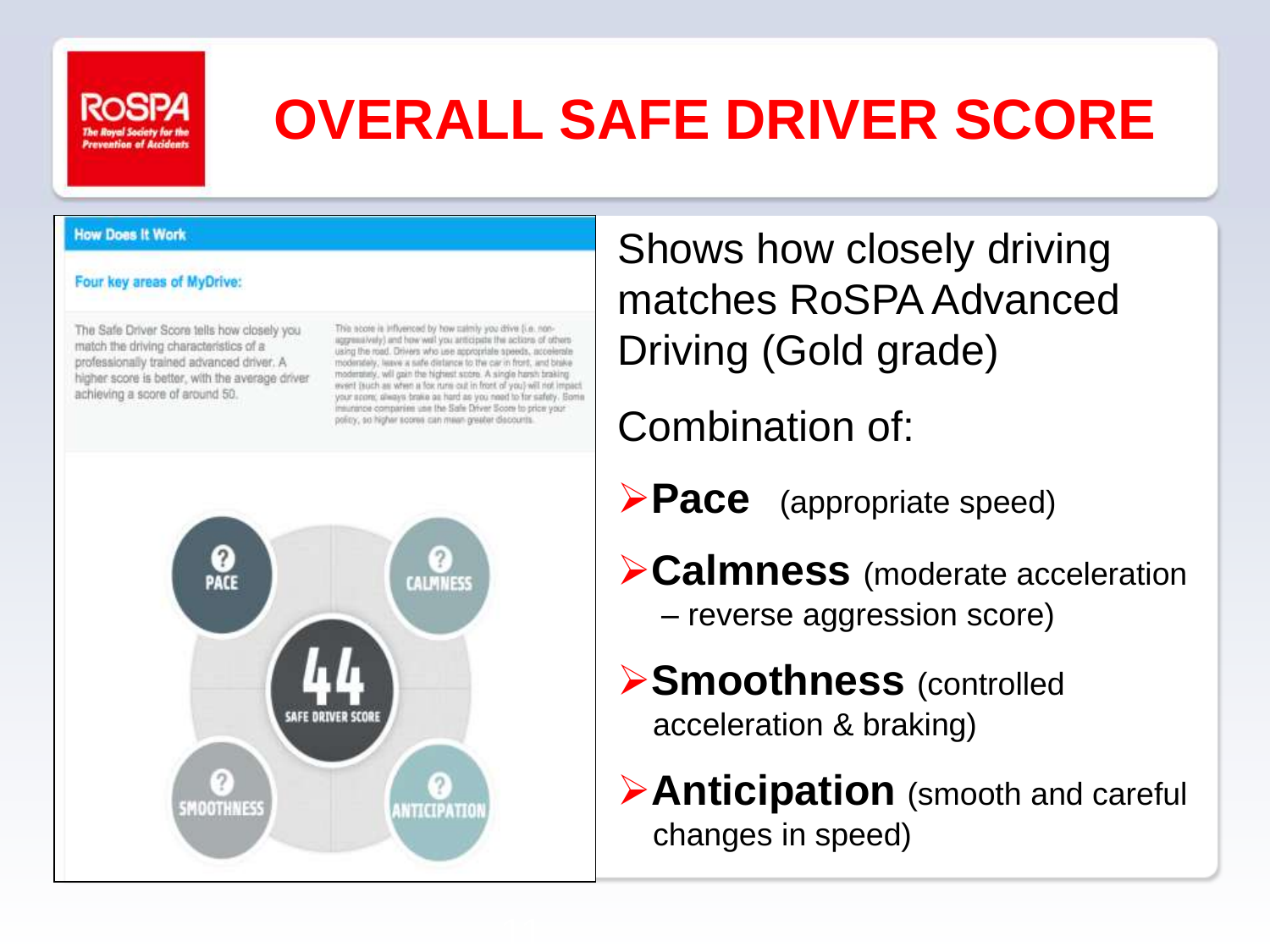

#### **DRIVER IMPROVEMENT**

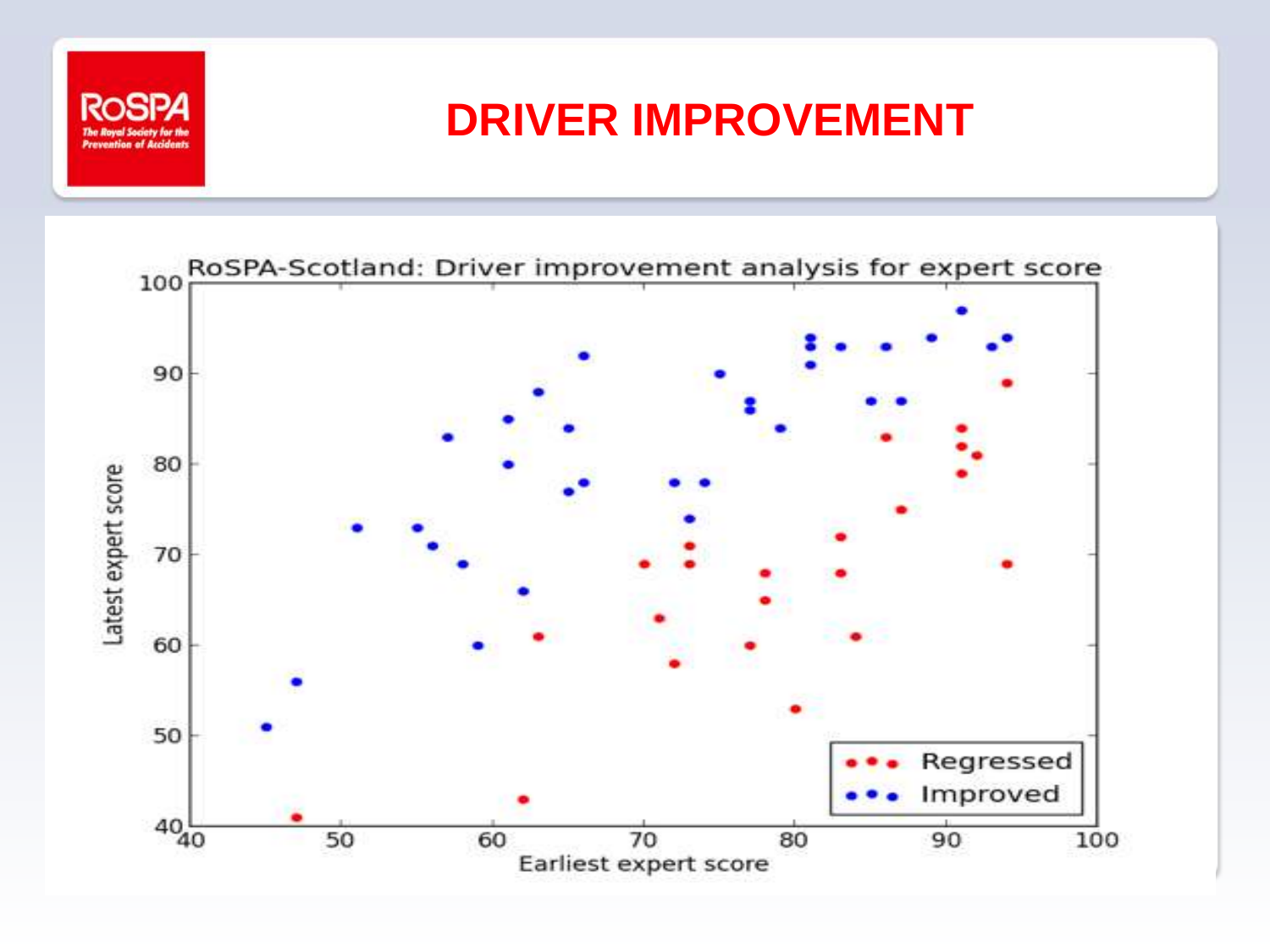

#### **INTERIM FINDINGS: DRIVERS**

- $\triangleright$  Companies need to consult individual drivers, explain the technology and its benefits and allay concerns
- $\triangleright$  Most drivers improved their driving, but some have not sustained their improvements
- $\triangleright$  Improvements may not be sustained if drivers believe nothing will happen
- $\triangleright$  Drivers need to be encouraged to view and consider the feedback on their driving - simply making the feedback accessible is not enough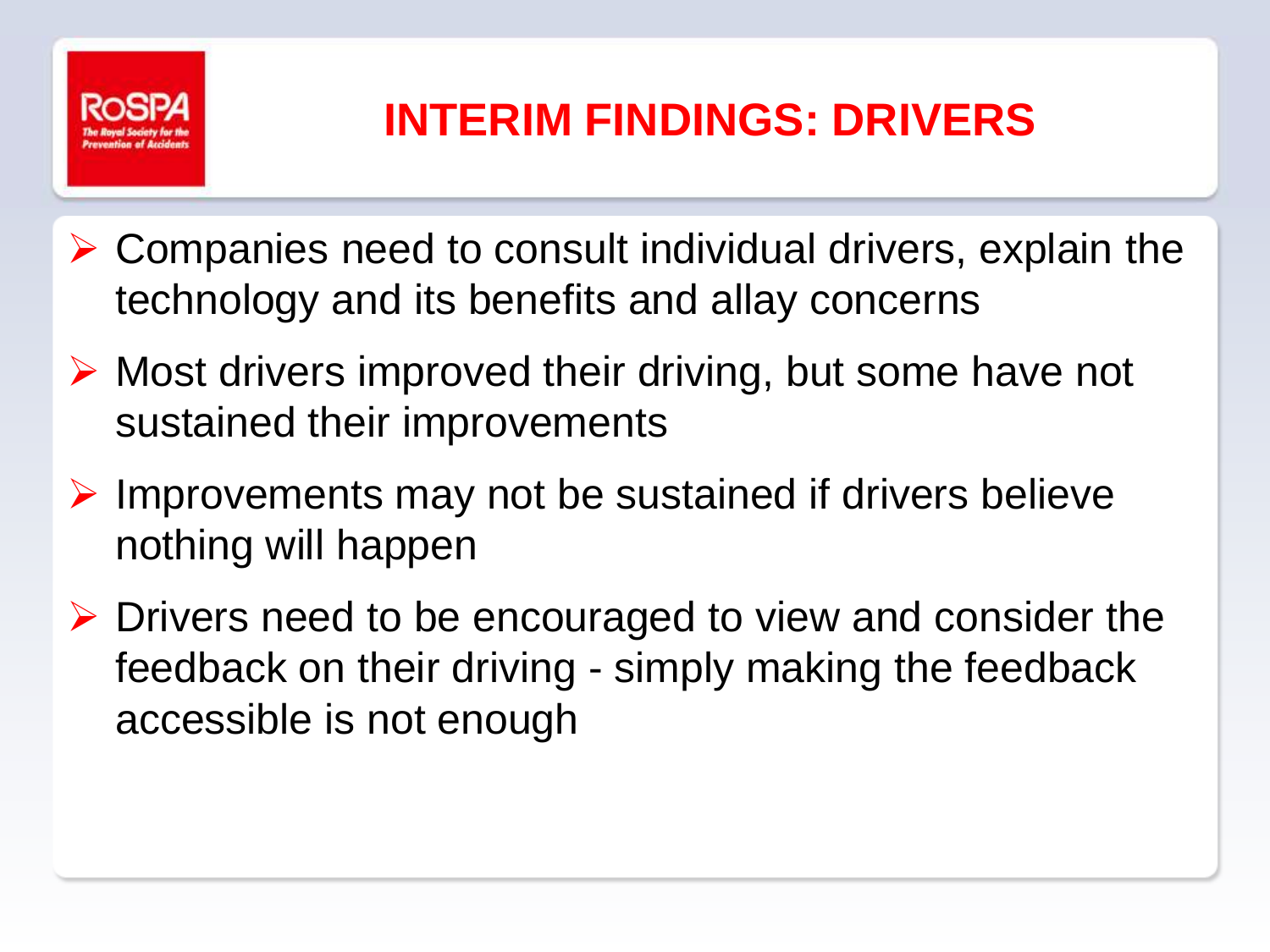

#### **INTERIM FINDINGS: EMPLOYERS**

- $\triangleright$  Need to raise awareness of employers in Scotland about this technology, even those already interested in MORR
- Challenge in gaining internal acceptance, especially from unions and safety associations
- ▶ Allays concern about using technology to track vehicle location in real-time
- **► Consult staff early in process**
- $\triangleright$  Train managers to analyse data and use it to inform MORR activities
- $\triangleright$  Identifying individual drivers of multi-driver vehicles